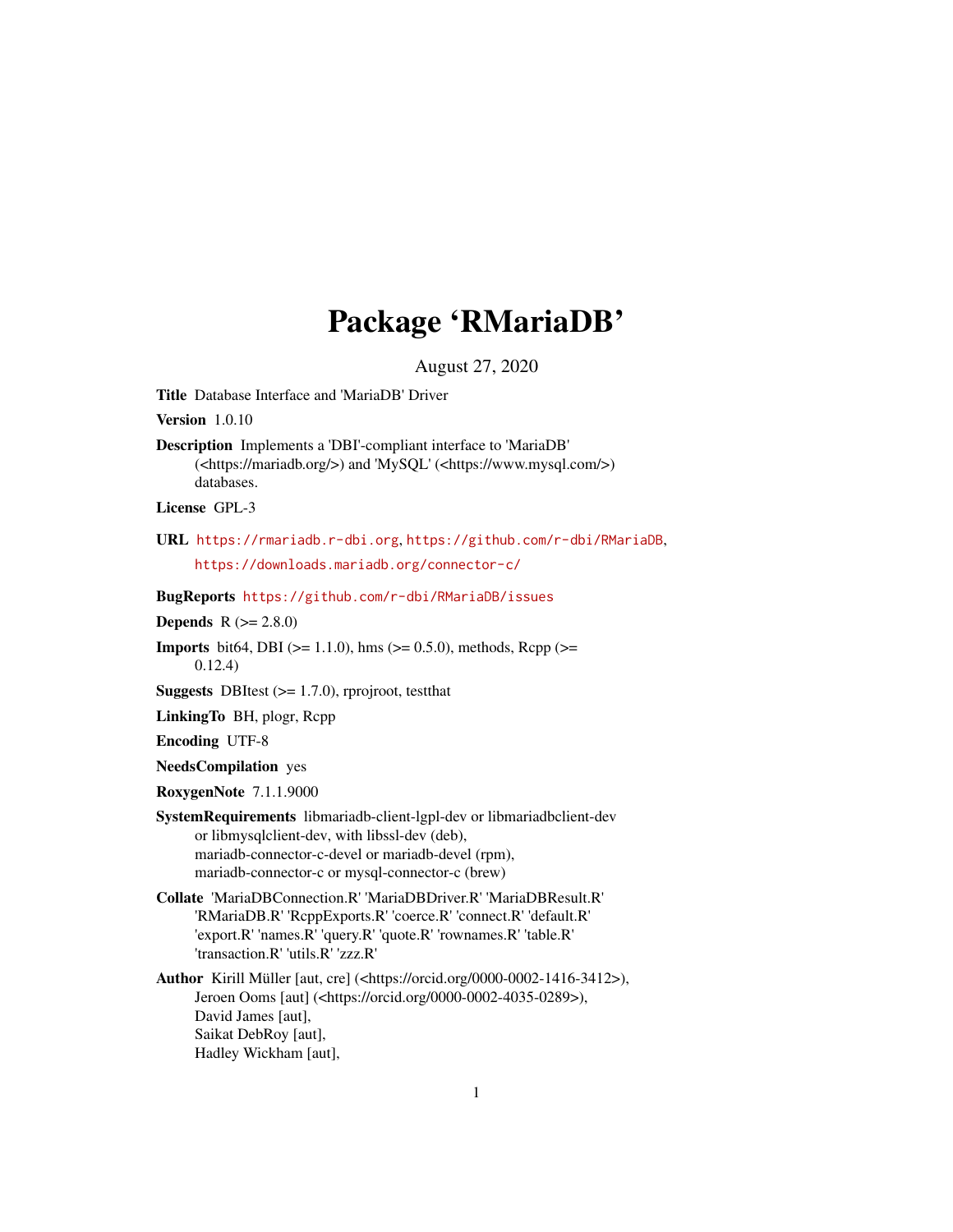<span id="page-1-0"></span>Jeffrey Horner [aut], R Consortium [fnd], RStudio [cph]

Maintainer Kirill Müller <krlmlr+r@mailbox.org>

Repository CRAN

Date/Publication 2020-08-27 11:40:25 UTC

### R topics documented:

RMariaDB-package *RMariaDB: Database Interface and 'MariaDB' Driver*

#### Description

Implements a 'DBI'-compliant interface to 'MariaDB' (<https://mariadb.org/>) and 'MySQL' (<https://www.mysql.com/>) databases.

#### Author(s)

Maintainer: Kirill Müller <krlmlr+r@mailbox.org> [\(ORCID\)](https://orcid.org/0000-0002-1416-3412)

Authors:

- Jeroen Ooms [\(ORCID\)](https://orcid.org/0000-0002-4035-0289)
- David James
- Saikat DebRoy
- Hadley Wickham
- Jeffrey Horner

Other contributors:

- R Consortium [funder]
- RStudio [copyright holder]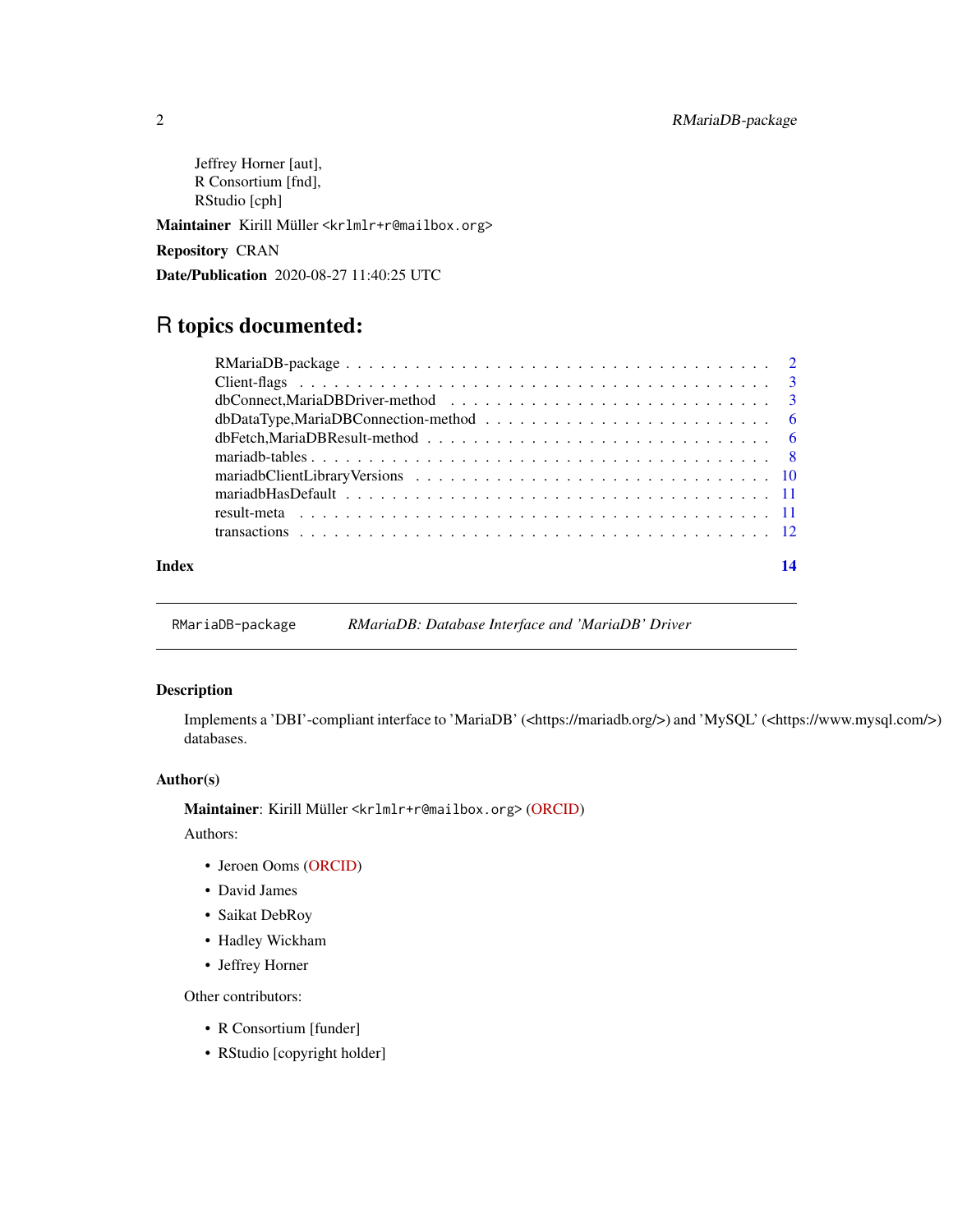#### <span id="page-2-0"></span>Client-flags 3

#### See Also

Useful links:

- <https://rmariadb.r-dbi.org>
- <https://github.com/r-dbi/RMariaDB>
- <https://downloads.mariadb.org/connector-c/>
- Report bugs at <https://github.com/r-dbi/RMariaDB/issues>

<span id="page-2-1"></span>Client-flags *Client flags*

#### Description

Use for the client.flag argument to [dbConnect\(\)](#page-0-0), multiple flags can be combined with a bitwise or (see [Logic\)](#page-0-0). The flags are provided for completeness.

#### See Also

The flags argument at https://mariadb.com/kb/en/library/mysql\_real\_connect.

#### Examples

```
## Not run:
library(DBI)
library(RMariaDB)
con1 <- dbConnect(MariaDB(), client.flag = CLIENT_COMPRESS)
con2 <- dbConnect(
 MariaDB(),
  client.flag = CLIENT_COMPRESS | CLIENT_SECURE_CONNECTION
)
## End(Not run)
```
dbConnect,MariaDBDriver-method *Connect/disconnect to a MariaDB DBMS*

#### <span id="page-2-2"></span>Description

These methods are straight-forward implementations of the corresponding generic functions.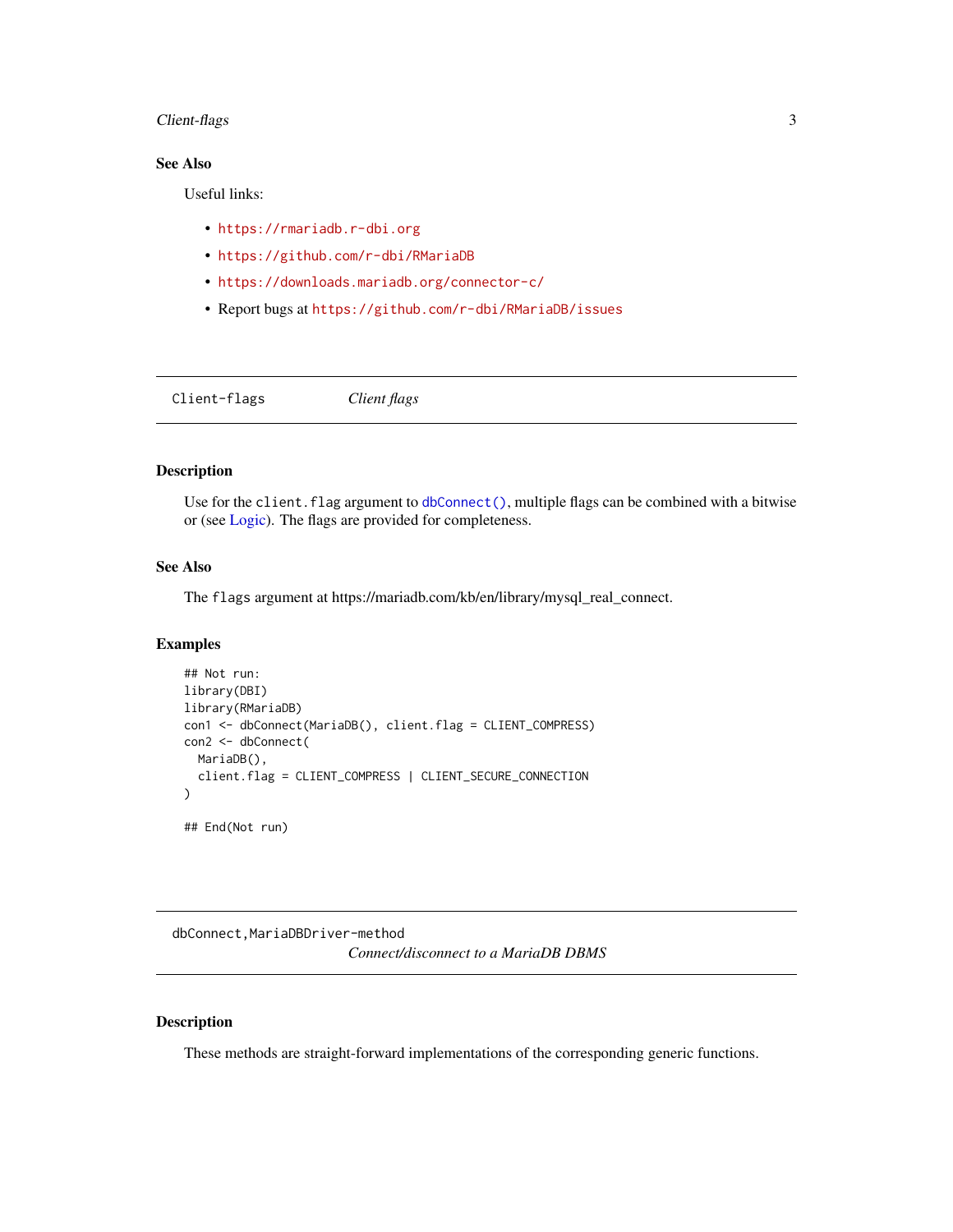#### Usage

```
## S4 method for signature 'MariaDBDriver'
dbConnect(
  drv,
 dbname = NULL,
 username = NULL,
 password = NULL,
 host = NULL,
 unix.socket = NULL,
 port = \theta,
 client.flag = 0,
  groups = "rs-dbi",
 default.file = NULL,
  ssl.key = NULL,
  ssl.cert = NULL,
  ssl.ca = NULL,
  ssl.capath = NULL,
 ssl.cipher = NULL,
  ...,
 bigint = c("integer64", "integer", "numeric", "character"),
 timeout = 10\mathcal{L}
```
MariaDB()

### Arguments

| drv                | an object of class MariaDBDriver or MariaDBConnection.                                                                                                                                                                                         |
|--------------------|------------------------------------------------------------------------------------------------------------------------------------------------------------------------------------------------------------------------------------------------|
| dbname             | string with the database name or NULL. If not NULL, the connection sets the<br>default database to this value.                                                                                                                                 |
| username, password |                                                                                                                                                                                                                                                |
|                    | Username and password. If username omitted, defaults to the current user. If<br>password is omitted, only users without a password can log in.                                                                                                 |
| host               | string identifying the host machine running the MariaDB server or NULL. If<br>NULL or the string "localhost", a connection to the local host is assumed.                                                                                       |
| unix.socket        | (optional) string of the unix socket or named pipe.                                                                                                                                                                                            |
| port               | (optional) integer of the TCP/IP default port.                                                                                                                                                                                                 |
| client.flag        | (optional) integer setting various MariaDB client flags, see Client-flags for de-<br>tails.                                                                                                                                                    |
| groups             | string identifying a section in the default. file to use for setting authentication<br>parameters (see MariaDB()).                                                                                                                             |
| default.file       | string of the filename with MariaDB client options, only relevant if groups is<br>given. The default value depends on the operating system (see references), on<br>Linux and OS X the files $\sim$ /.my.cnf and $\sim$ /.mylogin.cnf are used. |
| ssl.key            | (optional) string of the filename of the SSL key file to use.                                                                                                                                                                                  |
| ssl.cert           | (optional) string of the filename of the SSL certificate to use.                                                                                                                                                                               |

<span id="page-3-0"></span>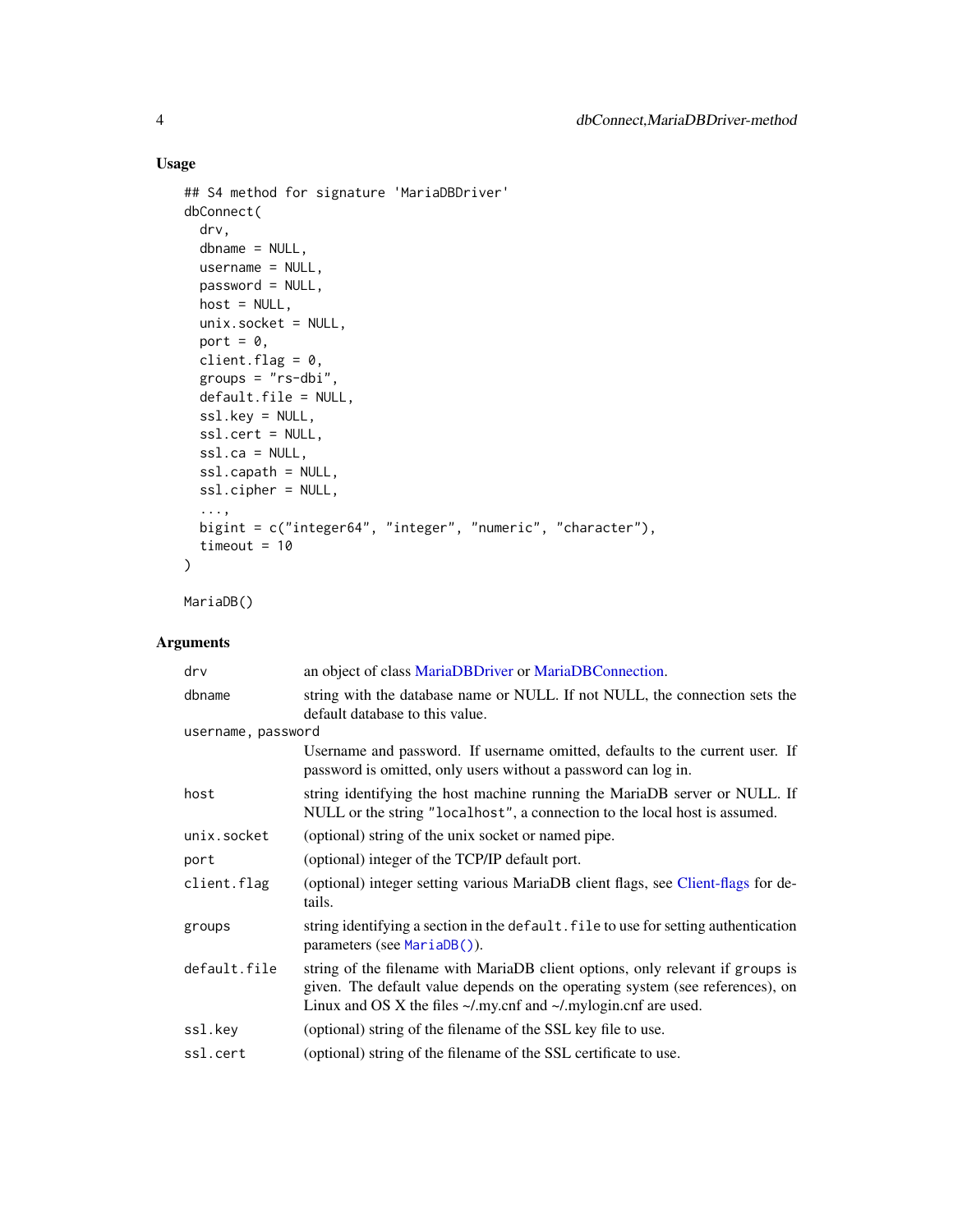<span id="page-4-0"></span>

| ssl.ca     | (optional) string of the filename of an SSL certificate authority file to use.                                                              |
|------------|---------------------------------------------------------------------------------------------------------------------------------------------|
| ssl.capath | (optional) string of the path to a directory containing the trusted SSL CA certifi-<br>cates in PEM format.                                 |
| ssl.cipher | (optional) string list of permitted ciphers to use for SSL encryption.                                                                      |
| $\cdots$   | Unused, needed for compatibility with generic.                                                                                              |
| bigint     | The R type that 64-bit integer types should be mapped to, default is bit 64: integer 64,<br>which allows the full range of 64 bit integers. |
| timeout    | Connection timeout, in seconds. Use Inf or a negative value for no timeout.                                                                 |

#### References

Configuration files: https://mariadb.com/kb/en/library/configuring-mariadb-with-mycnf/

#### Examples

```
## Not run:
# Connect to a MariaDB database running locally
con <- dbConnect(RMariaDB::MariaDB(), dbname = "mydb")
# Connect to a remote database with username and password
con <- dbConnect(RMariaDB::MariaDB(), host = "mydb.mycompany.com",
  user = "abc", password = "def")
# But instead of supplying the username and password in code, it's usually
# better to set up a group in your .my.cnf (usually located in your home
directory). Then it's less likely you'll inadvertently share them.
con <- dbConnect(RMariaDB::MariaDB(), group = "test")
# Always cleanup by disconnecting the database
dbDisconnect(con)
## End(Not run)
# All examples use the rs-dbi group by default.
if (mariadbHasDefault()) {
  con <- dbConnect(RMariaDB::MariaDB(), dbname = "test")
  con
  dbDisconnect(con)
}
if (mariadbHasDefault()) {
# connect to a database and load some data
con <- dbConnect(RMariaDB::MariaDB(), dbname = "test")
dbWriteTable(con, "USArrests", datasets::USArrests, temporary = TRUE)
# query
rs <- dbSendQuery(con, "SELECT * FROM USArrests")
d1 \le - dbFetch(rs, n = 10) # extract data in chunks of 10 rows
dbHasCompleted(rs)
d2 \leq -dbFetch(rs, n = -1) # extract all remaining data
dbHasCompleted(rs)
dbClearResult(rs)
dbListTables(con)
```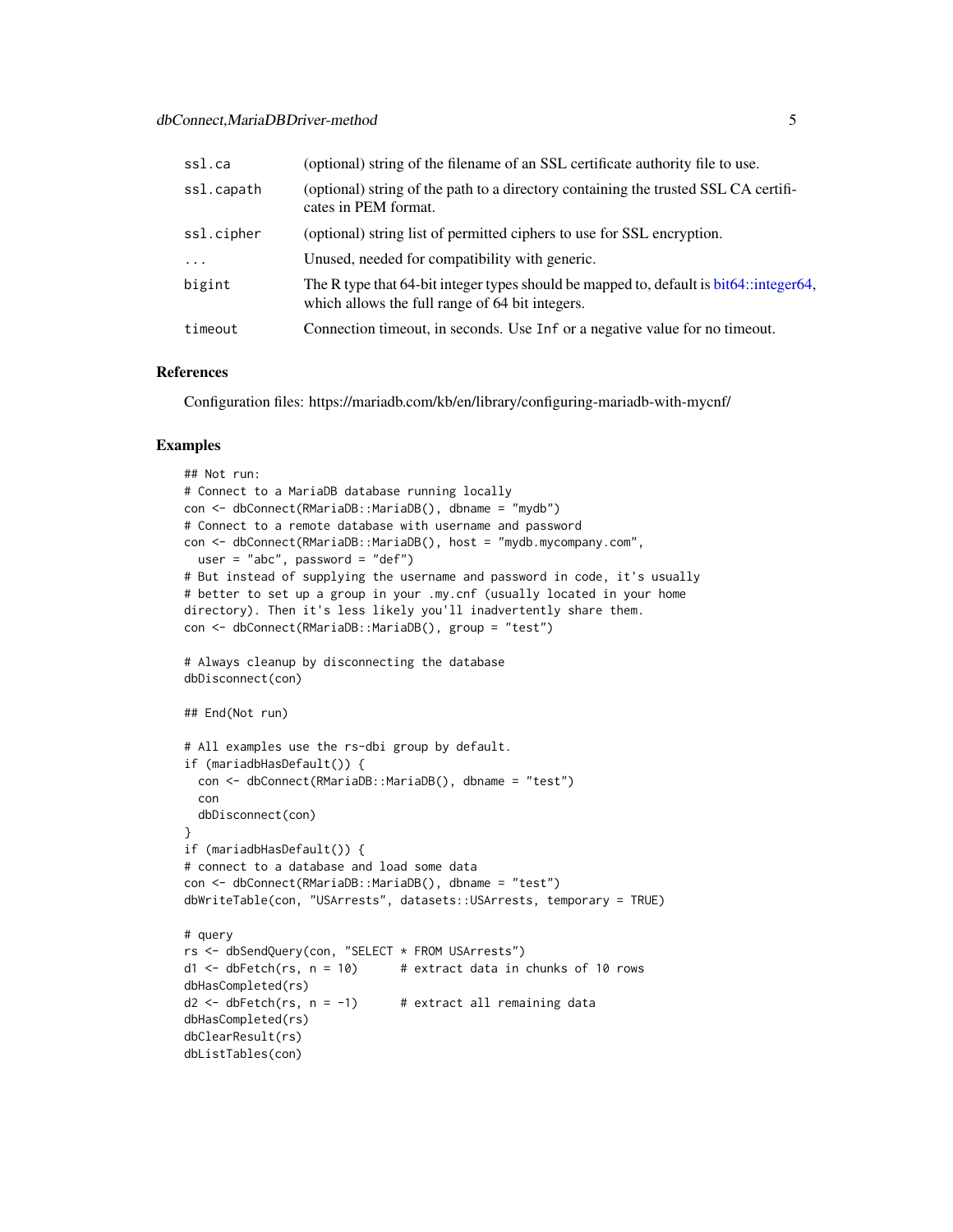```
# clean up
dbDisconnect(con)
}
```
dbDataType,MariaDBConnection-method *Determine the SQL Data Type of an S object*

#### Description

This method is a straight-forward implementation of the corresponding generic function.

#### Usage

## S4 method for signature 'MariaDBConnection' dbDataType(dbObj, obj, ...)

## S4 method for signature 'MariaDBDriver' dbDataType(dbObj, obj, ...)

#### Arguments

| dbObi                   | A MariaDBDriver or MariaDBConnection object.           |
|-------------------------|--------------------------------------------------------|
| obi                     | R/S-Plus object whose SQL type we want to determine.   |
| $\cdot$ $\cdot$ $\cdot$ | any other parameters that individual methods may need. |

#### Examples

dbDataType(RMariaDB::MariaDB(), "a") dbDataType(RMariaDB::MariaDB(), 1:3) dbDataType(RMariaDB::MariaDB(), 2.5)

dbFetch,MariaDBResult-method

*Execute a SQL statement on a database connection.*

#### Description

To retrieve results a chunk at a time, use [dbSendQuery\(\)](#page-0-0), [dbFetch\(\)](#page-0-0), then [dbClearResult\(\)](#page-0-0). Alternatively, if you want all the results (and they'll fit in memory) use [dbGetQuery\(\)](#page-0-0) which sends, fetches and clears for you. For data manipulation queries (i.e. queries that do not return data, such as UPDATE, DELETE, etc.), [dbSendStatement\(\)](#page-0-0) serves as a counterpart to [dbSendQuery\(\)](#page-0-0), while [dbExecute\(\)](#page-0-0) corresponds to [dbGetQuery\(\)](#page-0-0).

<span id="page-5-0"></span>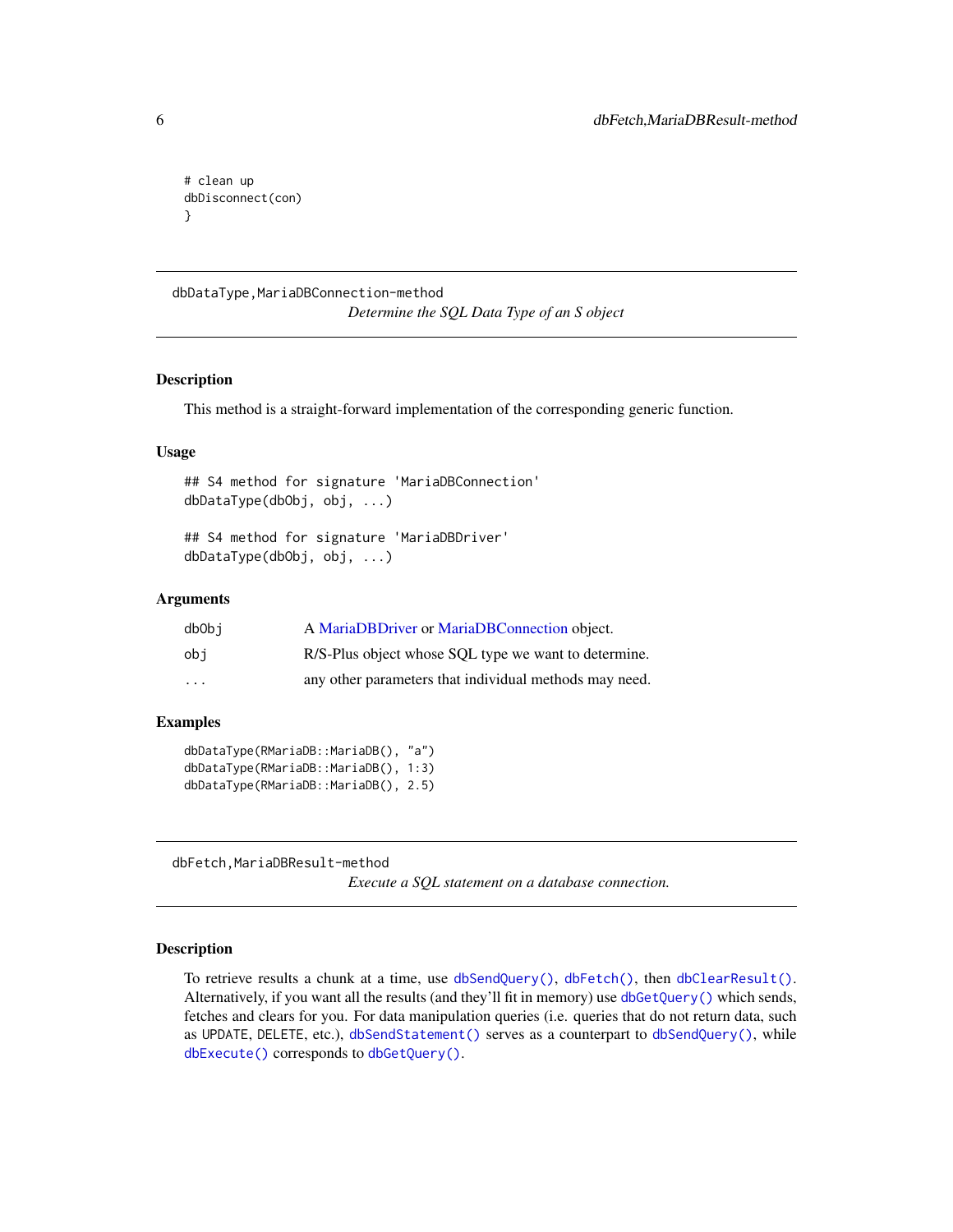#### <span id="page-6-0"></span>Usage

```
## S4 method for signature 'MariaDBResult'
dbFetch(res, n = -1, \ldots, row.names = FALSE)
## S4 method for signature 'MariaDBConnection,character'
dbSendQuery(conn, statement, params = NULL, ...)
## S4 method for signature 'MariaDBConnection, character'
dbSendStatement(conn, statement, params = NULL, ...)
## S4 method for signature 'MariaDBResult'
dbBind(res, params, ...)
## S4 method for signature 'MariaDBResult'
dbClearResult(res, ...)
## S4 method for signature 'MariaDBResult'
```

```
dbGetStatement(res, ...)
```
#### Arguments

| res       | A MariaDBResult object.                                                                                                                                                      |
|-----------|------------------------------------------------------------------------------------------------------------------------------------------------------------------------------|
| n         | Number of rows to retrieve. Use -1 to retrieve all rows.                                                                                                                     |
| $\ddots$  | Unused. Needed for compatibility with generic.                                                                                                                               |
| row.names | Either TRUE, FALSE, NA or a string.                                                                                                                                          |
|           | If TRUE, always translate row names to a column called "row_names". If FALSE,<br>never translate row names. If NA, translate rownames only if they're a character<br>vector. |
|           | A string is equivalent to TRUE, but allows you to override the default name.                                                                                                 |
|           | For backward compatibility, NULL is equivalent to FALSE.                                                                                                                     |
| conn      | an MariaDBConnection object.                                                                                                                                                 |
| statement | a character vector of length one specifying the SQL statement that should be<br>executed. Only a single SQL statement should be provided.                                    |
| params    | A list of query parameters to be substituted into a parameterised query.                                                                                                     |

#### Examples

```
if (mariadbHasDefault()) {
con <- dbConnect(RMariaDB::MariaDB(), dbname = "test")
dbWriteTable(con, "arrests", datasets::USArrests, temporary = TRUE)
# Run query to get results as dataframe
dbGetQuery(con, "SELECT * FROM arrests limit 3")
# Send query to pull requests in batches
res <- dbSendQuery(con, "SELECT * FROM arrests")
data <- dbFetch(res, n = 2)
```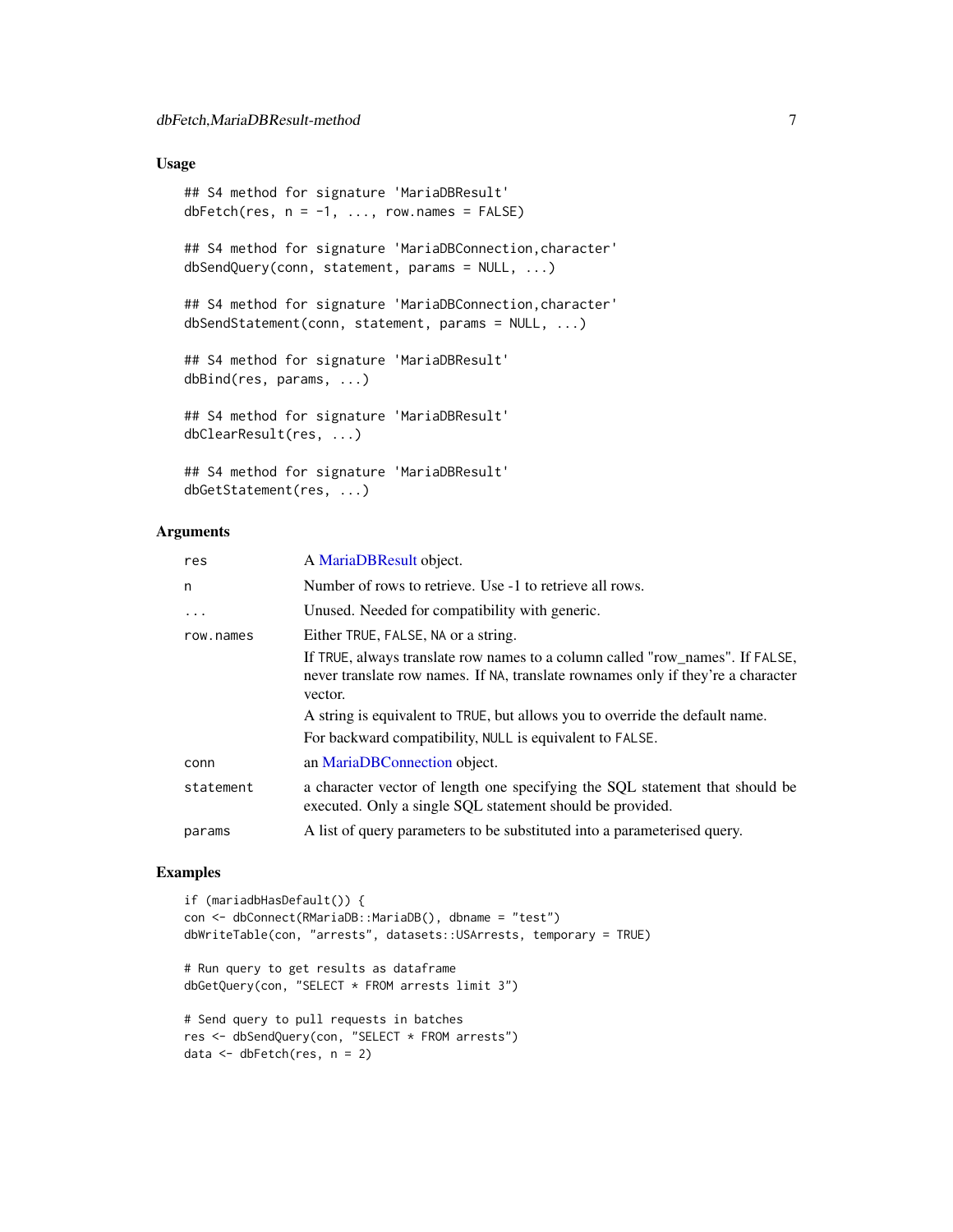```
data
dbHasCompleted(res)
dbClearResult(res)
dbDisconnect(con)
}
```
mariadb-tables *Read and write MariaDB tables.*

#### Description

These methods read or write entire tables from a MariaDB database.

#### Usage

```
## S4 method for signature 'MariaDBConnection,character'
dbReadTable(conn, name, ..., row.names = FALSE, check.names = TRUE)
## S4 method for signature 'MariaDBConnection, character, data.frame'
dbWriteTable(
 conn,
 name,
  value,
 field.types = NULL,
 row.names = FALSE,
 overwrite = FALSE,
 append = FALSE,...,
  temporary = FALSE
\mathcal{L}## S4 method for signature 'MariaDBConnection, character, character'
dbWriteTable(
  conn,
 name,
 value,
  field.types = NULL,
  overwrite = FALSE,
  append = FALSE,header = TRUE,
  row.names = FALSE,
  nrows = 50,
  sep = ","eol = "n",skip = 0,quote = "\rangle",
  temporary = FALSE,
```
<span id="page-7-0"></span>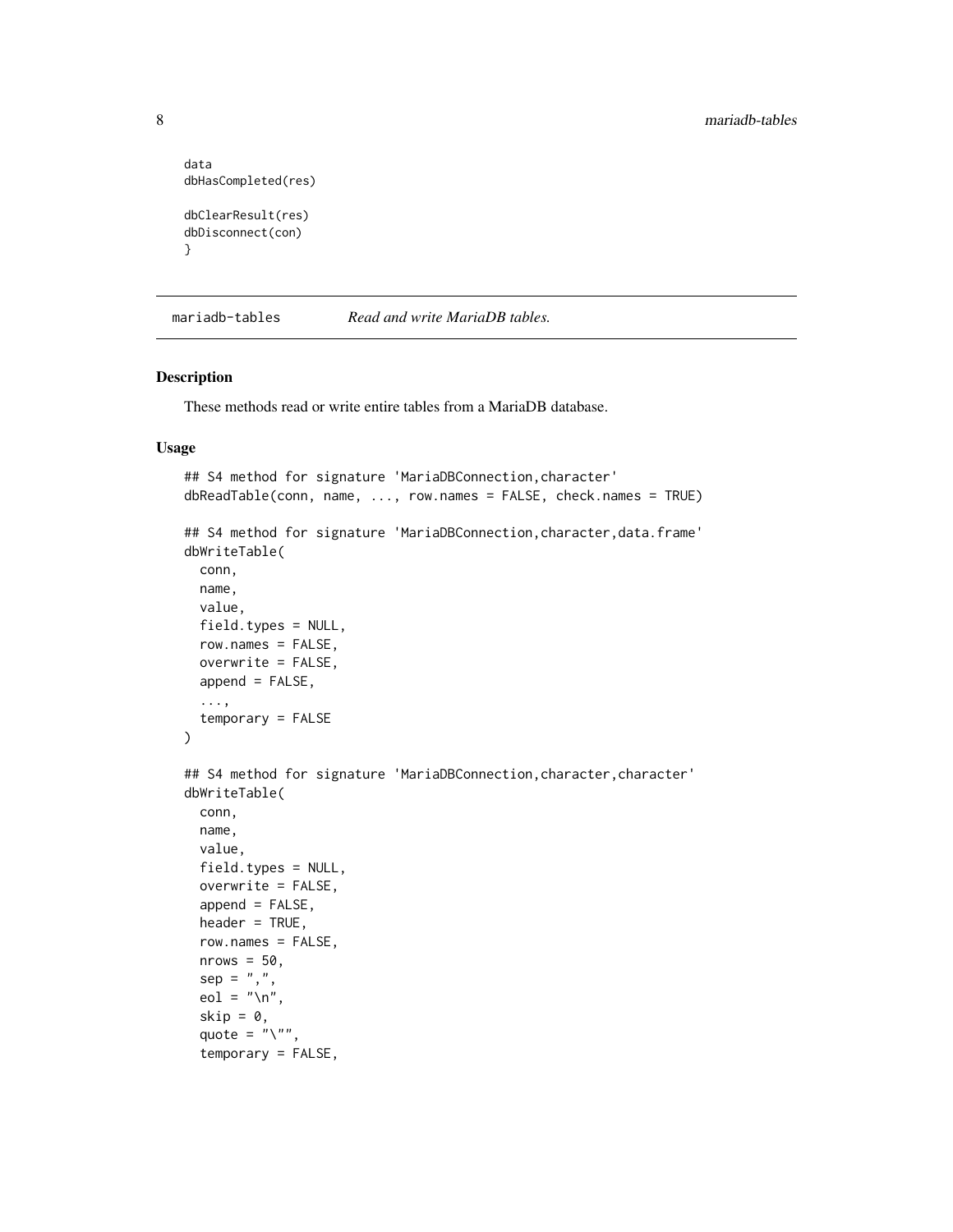#### <span id="page-8-0"></span>mariadb-tables 9

```
...
\mathcal{L}## S4 method for signature 'MariaDBConnection'
dbListTables(conn, ...)
## S4 method for signature 'MariaDBConnection'
dbListObjects(conn, prefix = NULL, ...)
## S4 method for signature 'MariaDBConnection,character'
dbExistsTable(conn, name, ...)
## S4 method for signature 'MariaDBConnection,character'
```

```
dbRemoveTable(conn, name, ..., temporary = FALSE, fail_if_missing = TRUE)
```
#### Arguments

| conn        | a MariaDBConnection object, produced by DBI:: dbConnect()                                                                                                                                          |
|-------------|----------------------------------------------------------------------------------------------------------------------------------------------------------------------------------------------------|
| name        | a character string specifying a table name.                                                                                                                                                        |
| $\cdots$    | Unused, needed for compatibility with generic.                                                                                                                                                     |
| row.names   | Either TRUE, FALSE, NA or a string.                                                                                                                                                                |
|             | If TRUE, always translate row names to a column called "row_names". If FALSE,<br>never translate row names. If NA, translate rownames only if they're a character<br>vector.                       |
|             | A string is equivalent to TRUE, but allows you to override the default name.                                                                                                                       |
|             | For backward compatibility, NULL is equivalent to FALSE.                                                                                                                                           |
| check.names | If TRUE, the default, column names will be converted to valid R identifiers.                                                                                                                       |
| value       | A data frame.                                                                                                                                                                                      |
| field.types | Optional, overrides default choices of field types, derived from the classes of the<br>columns in the data frame.                                                                                  |
| overwrite   | a logical specifying whether to overwrite an existing table or not. Its default is<br>FALSE.                                                                                                       |
| append      | a logical specifying whether to append to an existing table in the DBMS. If<br>appending, then the table (or temporary table) must exist, otherwise an error is<br>reported. Its default is FALSE. |
| temporary   | If TRUE, creates a temporary table that expires when the connection is closed.<br>For dbRemoveTable(), only temporary tables are considered if this argument is<br>set to TRUE.                    |
| header      | logical, does the input file have a header line? Default is the same heuristic<br>used by read. table(), i.e., TRUE if the first line has one fewer column that the<br>second line.                |
| nrows       | number of lines to rows to import using read. table from the input file to create<br>the proper table definition. Default is 50.                                                                   |
| sep         | field separator character                                                                                                                                                                          |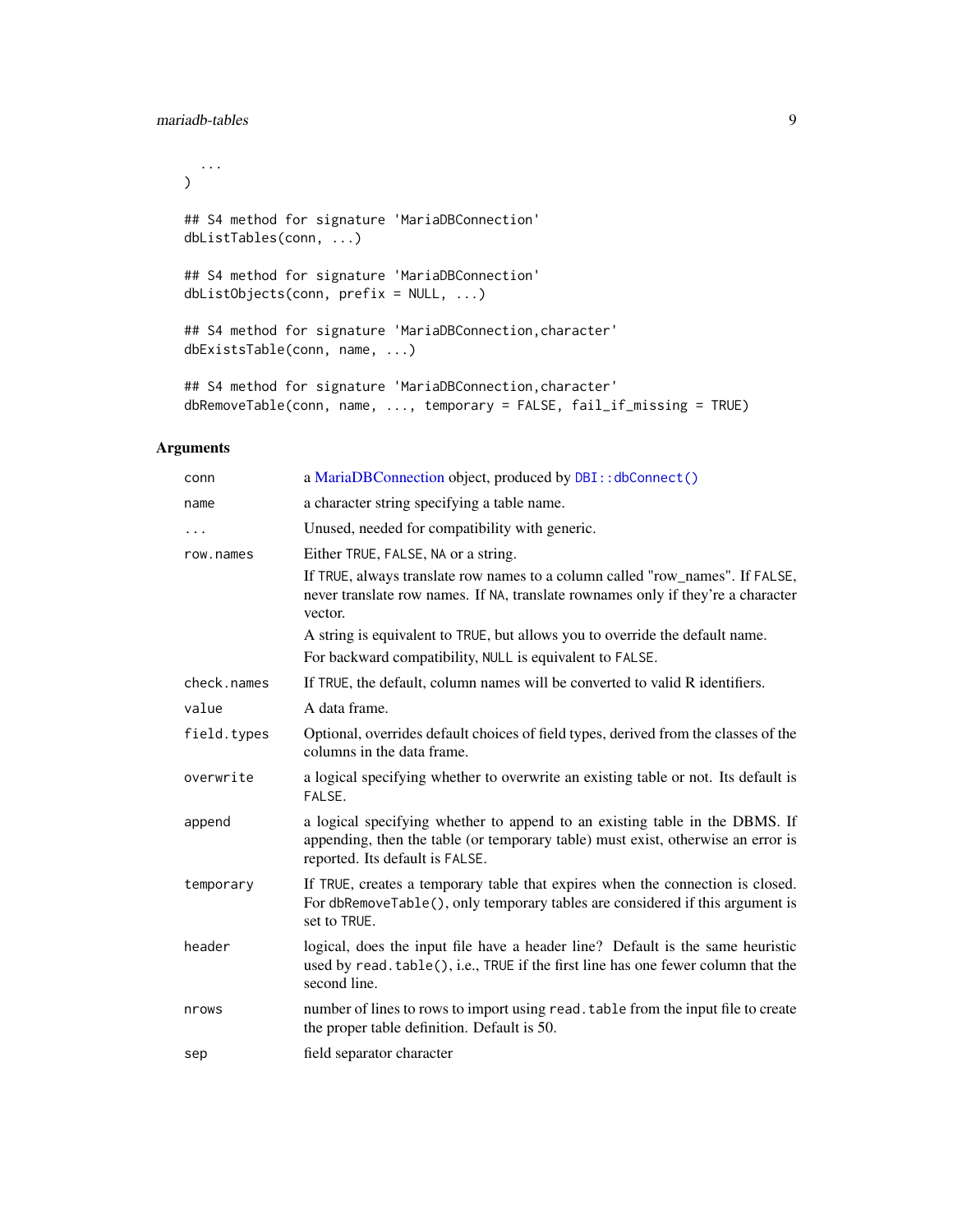<span id="page-9-0"></span>

| eol             | End-of-line separator                                                                                                                                                                                      |
|-----------------|------------------------------------------------------------------------------------------------------------------------------------------------------------------------------------------------------------|
| skip            | number of lines to skip before reading data in the input file.                                                                                                                                             |
| quote           | the quote character used in the input file (defaults to $\mathcal{N}$ )                                                                                                                                    |
| prefix          | A fully qualified path in the database's namespace, or NULL. This argument will<br>be processed with dbUnquoteIdentifier(). If given the method will return all<br>objects accessible through this prefix. |
| fail_if_missing |                                                                                                                                                                                                            |
|                 | If FALSE, dbRemoveTable() succeeds if the table doesn't exist.                                                                                                                                             |

#### Value

A data.frame in the case of dbReadTable(); otherwise a logical indicating whether the operation was successful.

#### Note

The data.frame returned by dbReadTable() only has primitive data, e.g., it does not coerce character data to factors. Temporary tables are ignored for dbExistsTable() and dbListTables() due to limitations of the underlying C API. For this reason, a prior existence check is performed only before creating a regular persistent table; an attempt to create a temporary table with an already existing name will fail with a message from the database driver.

#### Examples

```
if (mariadbHasDefault()) {
con <- dbConnect(RMariaDB::MariaDB(), dbname = "test")
# By default, row names are written in a column to row_names, and
# automatically read back into the row.names()
dbWriteTable(con, "mtcars", mtcars[1:5, ], temporary = TRUE)
dbReadTable(con, "mtcars")
dbReadTable(con, "mtcars", row.names = FALSE)
}
```
mariadbClientLibraryVersions

*MariaDB Check for Compiled Versus Loaded Client Library Versions*

#### Description

This function prints out the compiled and loaded client library versions.

#### Usage

```
mariadbClientLibraryVersions()
```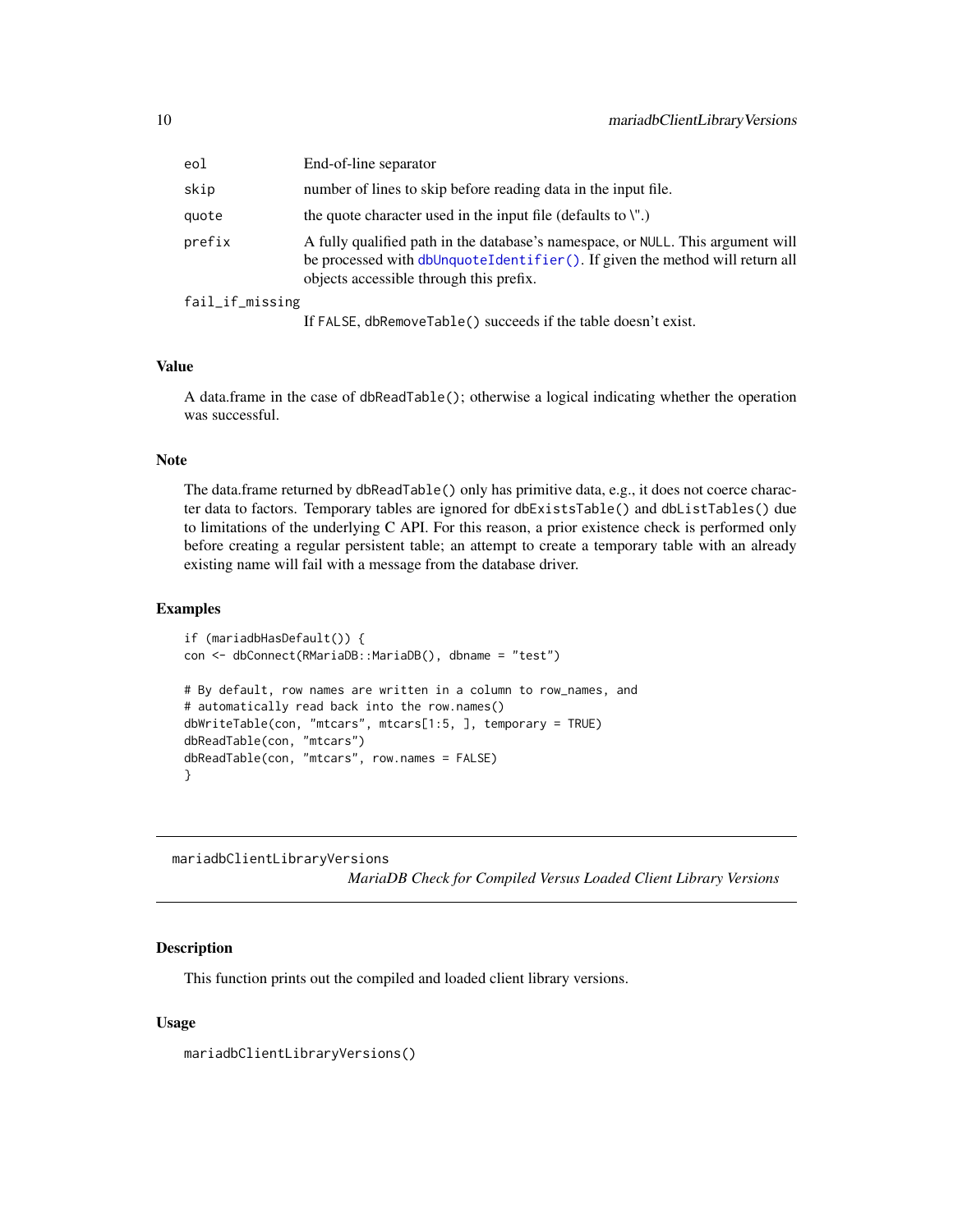#### <span id="page-10-0"></span>mariadbHasDefault 11

#### Value

A named integer vector of length two, the first element representing the compiled library version and the second element representing the loaded client library version.

#### Examples

```
mariadbClientLibraryVersions()
```
mariadbHasDefault *Check if default database is available.*

#### Description

RMariaDB examples and tests connect to a database defined by the rs-dbi group in ~/.my.cnf. This function checks if that database is available, and if not, displays an informative message. mariadbDefault() works similarly but throws a testthat skip condition on failure, making it suitable for use in tests.

#### Usage

```
mariadbHasDefault()
```
mariadbDefault()

#### Examples

```
if (mariadbHasDefault()) {
 db <- dbConnect(RMariaDB::MariaDB(), dbname = "test")
 dbListTables(db)
 dbDisconnect(db)
}
```
result-meta *Database interface meta-data.*

#### Description

See documentation of generics for more details.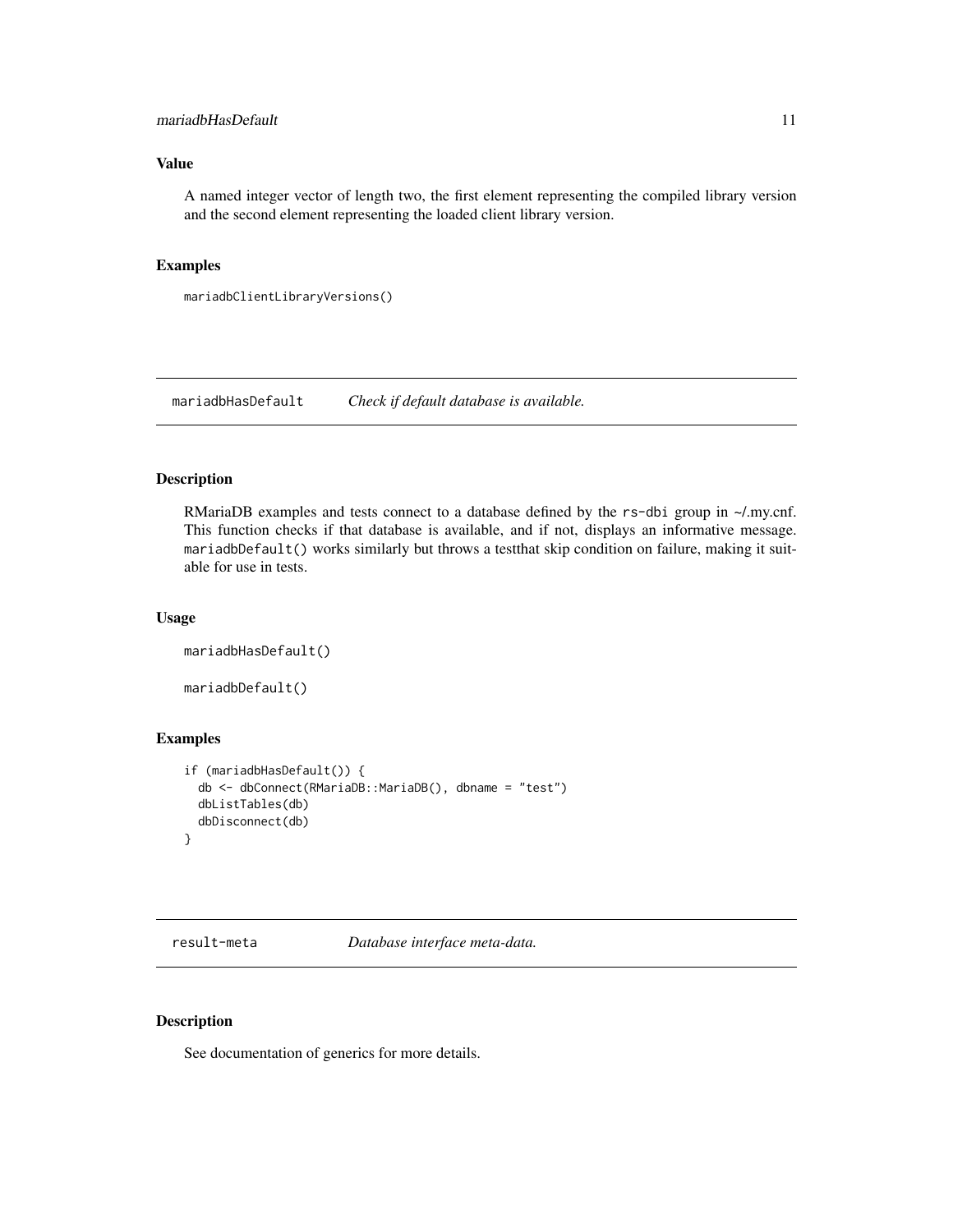```
## S4 method for signature 'MariaDBResult'
dbColumnInfo(res, ...)
## S4 method for signature 'MariaDBResult'
dbGetRowsAffected(res, ...)
## S4 method for signature 'MariaDBResult'
dbGetRowCount(res, ...)
```
## S4 method for signature 'MariaDBResult' dbHasCompleted(res, ...)

#### Arguments

| res      | An object of class MariaDBResult               |
|----------|------------------------------------------------|
| $\cdots$ | Ignored. Needed for compatibility with generic |

#### Examples

```
if (mariadbHasDefault()) {
con <- dbConnect(RMariaDB::MariaDB(), dbname = "test")
dbWriteTable(con, "t1", datasets::USArrests, temporary = TRUE)
rs <- dbSendQuery(con, "SELECT * FROM t1 WHERE UrbanPop >= 80")
rs
dbGetStatement(rs)
dbHasCompleted(rs)
dbColumnInfo(rs)
dbFetch(rs)
rs
dbClearResult(rs)
dbDisconnect(con)
}
```
transactions *DBMS Transaction Management*

#### Description

Commits or roll backs the current transaction in an MariaDB connection. Note that in MariaDB DDL statements (e.g. CREATE TABLE) cannot be rolled back.

<span id="page-11-0"></span>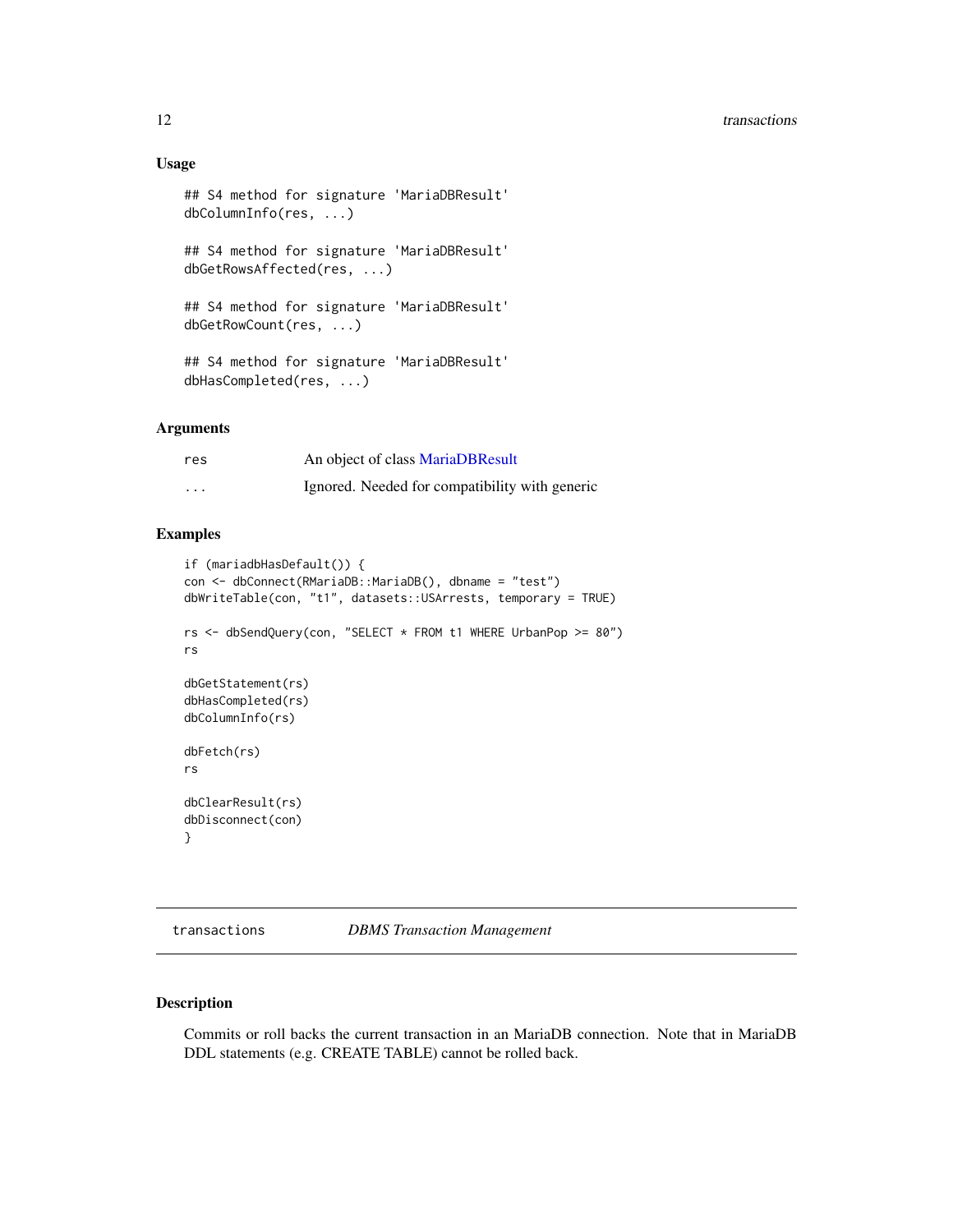#### <span id="page-12-0"></span>transactions and the set of the set of the set of the set of the set of the set of the set of the set of the set of the set of the set of the set of the set of the set of the set of the set of the set of the set of the set

#### Usage

```
## S4 method for signature 'MariaDBConnection'
dbBegin(conn, ...)
```
## S4 method for signature 'MariaDBConnection' dbCommit(conn, ...)

```
## S4 method for signature 'MariaDBConnection'
dbRollback(conn, ...)
```
#### Arguments

| conn    | a MariaDBConnection object, as produced by DBI:: dbConnect(). |
|---------|---------------------------------------------------------------|
| $\cdot$ | Unused.                                                       |

#### Examples

```
if (mariadbHasDefault()) {
con <- dbConnect(RMariaDB::MariaDB(), dbname = "test")
df \leftarrow data . frame(id = 1:5)dbWriteTable(con, "df", df, temporary = TRUE)
dbBegin(con)
dbExecute(con, "UPDATE df SET id = id * 10")
dbGetQuery(con, "SELECT id FROM df")
dbRollback(con)
dbGetQuery(con, "SELECT id FROM df")
dbDisconnect(con)
}
```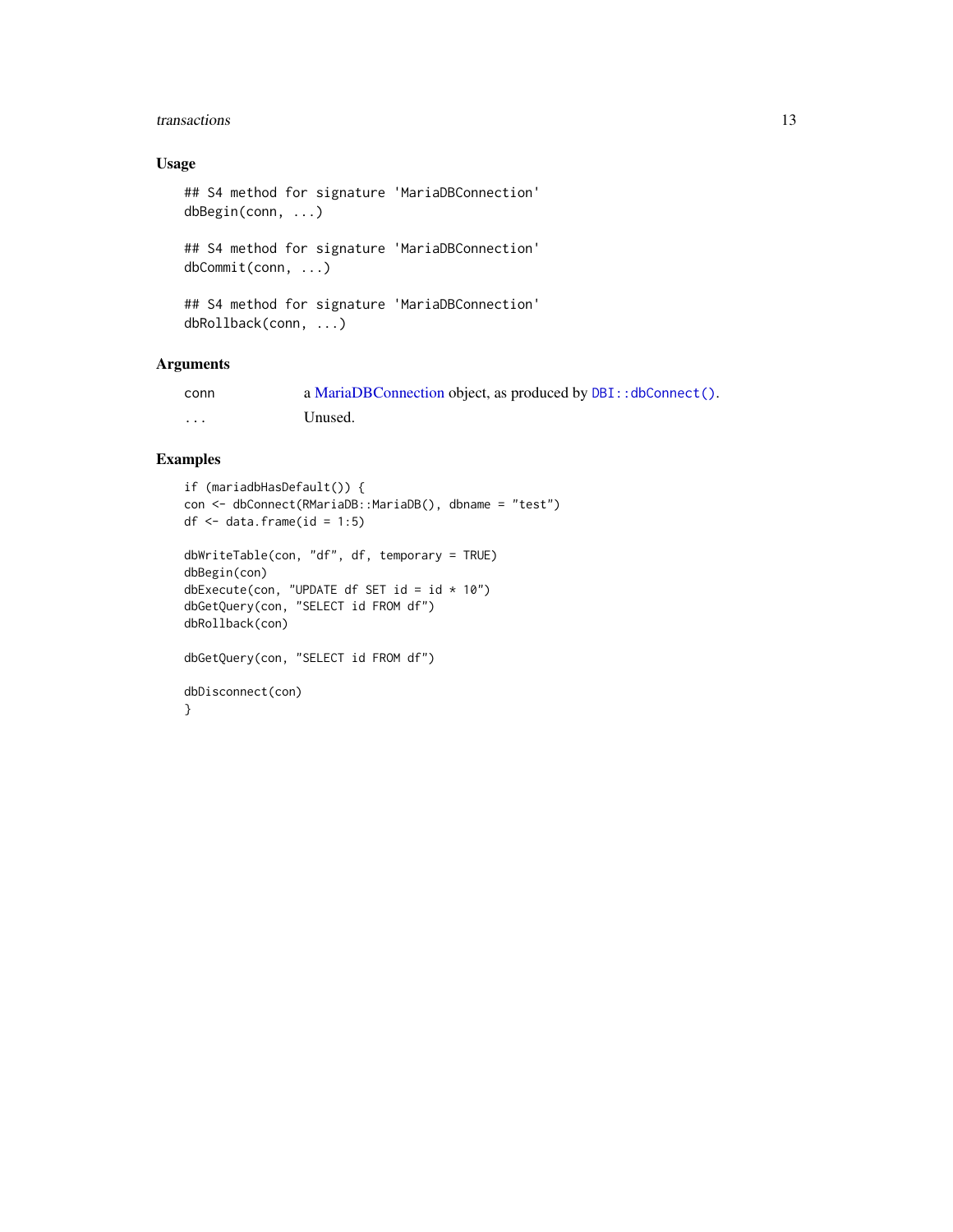# <span id="page-13-0"></span>**Index**

```
bit64::integer64, 5
Client-flags, 3, 4
CLIENT_COMPRESS (Client-flags), 3
CLIENT_CONNECT_WITH_DB (Client-flags), 3
CLIENT_FOUND_ROWS (Client-flags), 3
CLIENT_IGNORE_SIGPIPE (Client-flags), 3
CLIENT_IGNORE_SPACE (Client-flags), 3
CLIENT_INTERACTIVE (Client-flags), 3
CLIENT_LOCAL_FILES (Client-flags), 3
CLIENT_LONG_FLAG (Client-flags), 3
CLIENT_LONG_PASSWORD (Client-flags), 3
CLIENT_MULTI_RESULTS (Client-flags), 3
CLIENT_MULTI_STATEMENTS (Client-flags),
        3
CLIENT_NO_SCHEMA (Client-flags), 3
CLIENT_ODBC (Client-flags), 3
CLIENT_PROTOCOL_41 (Client-flags), 3
CLIENT_RESERVED (Client-flags), 3
CLIENT_SECURE_CONNECTION
        (Client-flags), 3
CLIENT_SSL (Client-flags), 3
CLIENT_TRANSACTIONS (Client-flags), 3
dbBegin, MariaDBConnection-method
        (transactions), 12
dbBind,MariaDBResult-method
        (dbFetch,MariaDBResult-method),
        6
dbClearResult(), 6
dbClearResult,MariaDBResult-method
        (dbFetch,MariaDBResult-method),
        6
dbColumnInfo,MariaDBResult-method
        (result-meta), 11
dbCommit,MariaDBConnection-method
        (transactions), 12
dbConnect(), 3
dbConnect,MariaDBDriver-method, 3
dbDataType,MariaDBConnection-method, 6
```
dbDataType,MariaDBDriver-method *(*dbDataType,MariaDBConnection-method*)*, [6](#page-5-0) dbExecute(), *[6](#page-5-0)* dbExistsTable,MariaDBConnection,character-method *(*mariadb-tables*)*, [8](#page-7-0) dbFetch(), *[6](#page-5-0)* dbFetch, MariaDBResult-method, [6](#page-5-0) dbGetQuery(), *[6](#page-5-0)* dbGetRowCount,MariaDBResult-method *(*result-meta*)*, [11](#page-10-0) dbGetRowsAffected,MariaDBResult-method *(*result-meta*)*, [11](#page-10-0) dbGetStatement,MariaDBResult-method *(*dbFetch,MariaDBResult-method*)*, [6](#page-5-0) dbHasCompleted,MariaDBResult-method *(*result-meta*)*, [11](#page-10-0) DBI::dbConnect(), *[9](#page-8-0)*, *[13](#page-12-0)* dbListObjects,MariaDBConnection-method *(*mariadb-tables*)*, [8](#page-7-0) dbListTables,MariaDBConnection-method *(*mariadb-tables*)*, [8](#page-7-0) dbReadTable,MariaDBConnection,character-method *(*mariadb-tables*)*, [8](#page-7-0) dbRemoveTable,MariaDBConnection,character-method *(*mariadb-tables*)*, [8](#page-7-0) dbRollback,MariaDBConnection-method *(*transactions*)*, [12](#page-11-0) dbSendQuery(), *[6](#page-5-0)* dbSendQuery,MariaDBConnection,character-method *(*dbFetch,MariaDBResult-method*)*, [6](#page-5-0) dbSendStatement(), *[6](#page-5-0)* dbSendStatement,MariaDBConnection,character-method *(*dbFetch,MariaDBResult-method*)*, [6](#page-5-0) dbUnquoteIdentifier(), *[10](#page-9-0)* dbWriteTable,MariaDBConnection,character,character-method